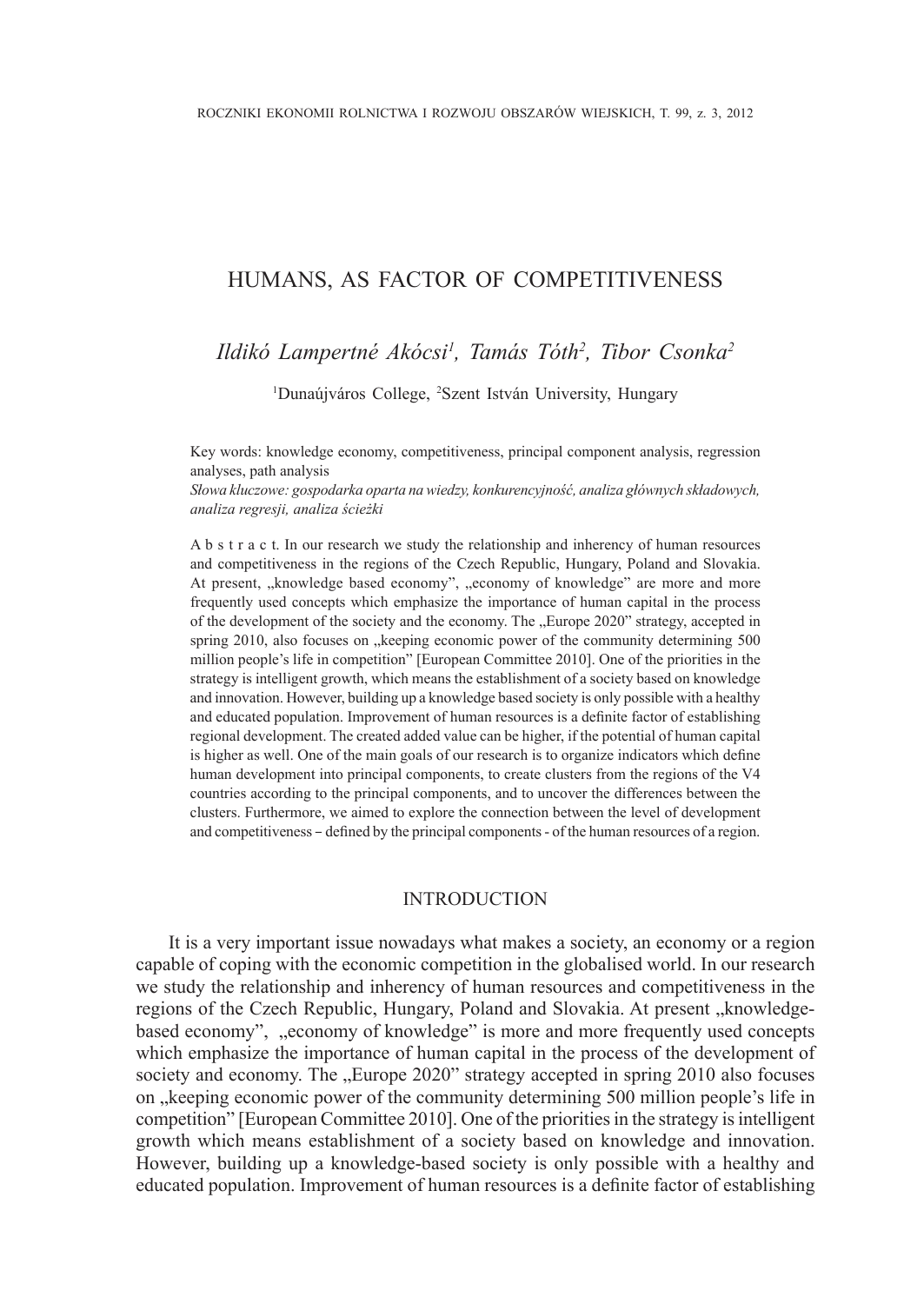regional development. The created added value can be higher, if the potential of human capital is higher as well. Research development, strengthening of active participation in innovation can be realized only on the basis of high level higher education and scientific training. Taking into account the abovementioned, we consider it important to analyze the regional relationship of competitiveness and human development as well as to reveal whether human resources at regional level are really factors of competitiveness and whether their development contributes to the improvement of competitiveness in the region.

One of the main goals of our research is to organize indicators which define human development into principal components, to create clusters from the regions of the V4 countries according to the principal components, and to uncover the differences between the clusters. Furthermore, we aimed to explore the connection between the level of development and competitiveness - defined by the principal components - of the human resources of a region.

#### THE THEORY OF HUMAN CAPITAL

*It is the behaviour of goods that stands in the focus of interest of economic studies, not people's behavior* [Boulding 1956]. Although the classical economists in the 18<sup>th</sup> century realized already the capital character of the human resources, in the way of thinking the spirit of the above quotation survived for a long time in economics. In the  $19<sup>th</sup>$  century the socialeconomic system interpreted and treated the material and human conditions being necessary for the economy in a different way. Analysis regarding human capital involved exclusively exploitation. Human resources were treated as if they were available independent from economic reasons, thus the profit produced by them was free, and it was not the investments spent on humans that earned interest. By this they considered as proved the contrary to the same concept as well, i.e. the investments spent on humans do not earn interest [Garai 1998]. The dominating aspect regarding human potential was like this in the  $19<sup>th</sup>$  century despite the fact that Adam Smith, belying the era, expressed different views. However, in the 21<sup>st</sup> century, the intensive social-economic development influenced by the emerging globalization in every field of life opened a new period in the development of humanity. The accelerating scientific technological revolution emphasizes the development of knowledge-based human capital and its effective application. The role and significance of human capital comes in the front. In the previous economic theories the term "capital" was usually used for the means of production or the produced goods. Money earning interest or securities resulting in share were also considered as capital. This way capital in the conventional meaning is investment, material goods, money or securities, i.e. accumulated value which brings profit for its owner so while moving it makes value by itself. On the basis of this interpretation, however, knowledge and ability having been accumulated by training and practical experience also mean capital, as this knowledge makes it possible for people to create value for the economy and produce material goods and services. Acquiring knowledge and qualification demands investment of money, energy and time which recovers only in the long run [Péter 2009]. Therefore it is important that the human potential should be taken into account in figures as well. It is essential because human potential is a driving force to the economy, thus it is reasonable to treat it the same way as the social-economic system does with the available material potential, i.e. it takes into consideration how high expenditure results in how much profit. In our century the human factor became one of the most important factors. With the development of technology, knowledge, which created and operated it, towers above the production factors. Increase in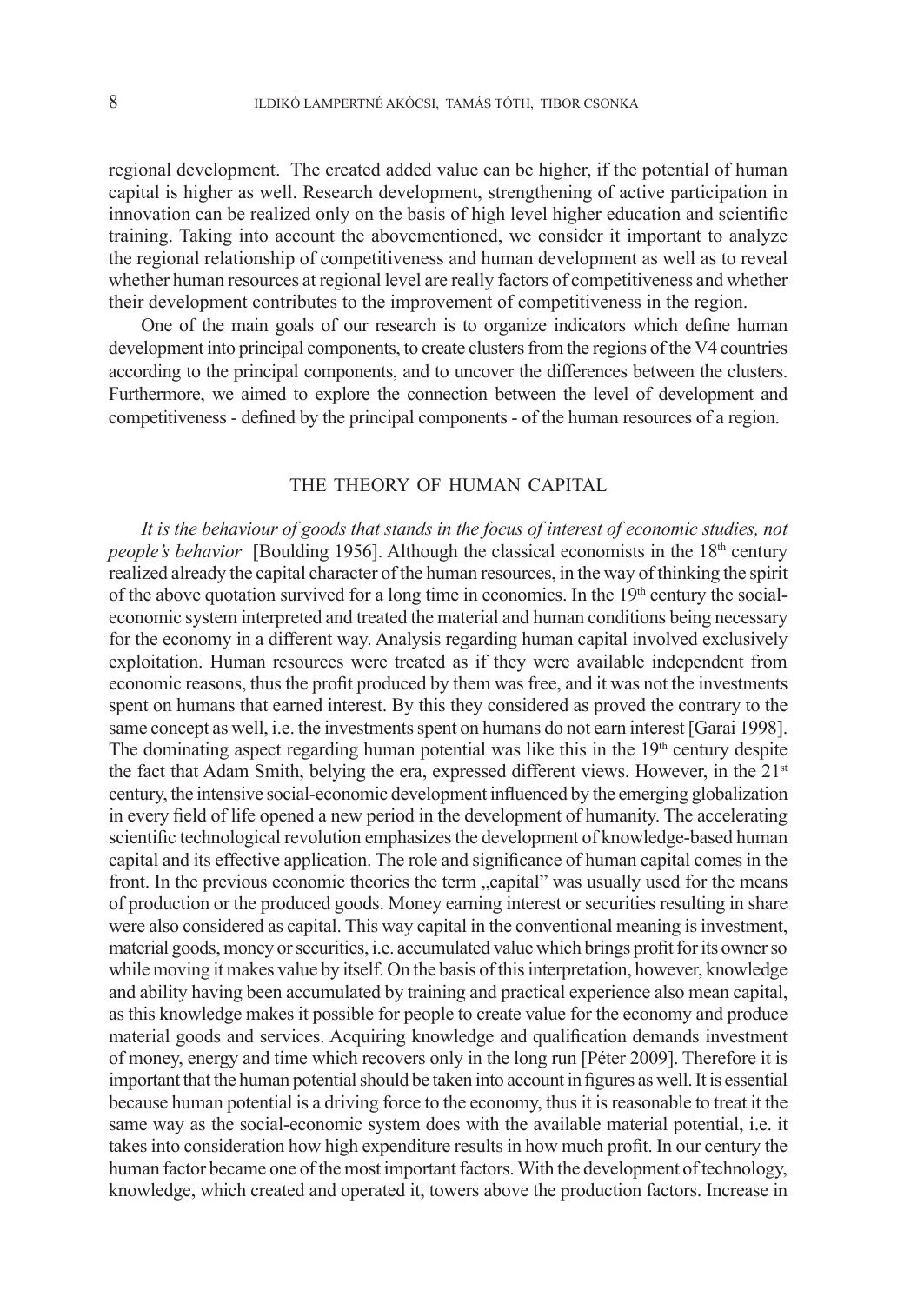importance of human factor can be especially demonstrated by the fact that one unit of it is able to move bigger and bigger source of power in the production nowadays than before [Chikán 2006]. Development of human resources play an important role therefore in the performance of an economic unit, a settlement, a region or a country, it influences significantly the extent of the produced value, the development of the examined area and its possibilities for growth. It is the human talent, abilities and brain that give the wealth of a nation, as Széchenyi wrote, and was proved by chronological historical analysis of economics. By now, it is economic triviality that the economic potential of a country is firstly determined by the harmony of educational structure of the labour force, structure of workplaces and education and not by the wealth in mineral and energy resources [Széchenyi 1830].

## The role of human capital in the economic growth

The theories of growth study what the long term course of growth of an economy is like, what sort of economic and non-economic factors influence its growth or how the effecting factors explain the equilibrium and equal growth course of an economy at a positive pace. Three main eras of growth theories can be separated, as regards the driving force of the economic development. The first era is the post-Keynes, the second is the neoclassic and the third one is the so called era of the endogenous growth theory. One of the best known concepts from among the post-Keynes theories is the the Harrod-Domar model, in which production is featured by a two-factored, at first degree homogeneous Leontief-type function, where capital and labour are perfect complements to each other. In this production model, the rate of production growth equals the rate of natural growth, that is, the growth of the population. This theory considers the quantity of the human resource as the only resource of the economic growth, ignoring the quality aspects. The neoclassic growth models differ from the post-Keynes theories, first of all in respect of the fact that in their equations the capital and the labour can continuously and perfectly be substituted by each other. A model like this was worked out by Robert Solow. In his model he used two inputs, capital and labour, a Cobb-Douglas – type production function. Solow discovers a part in the process of issue which is not resulted by the increase in the quantity of capital and labour. This factor is called Solow-remainder or residuum [Solow 1956]. In Solowmodel this remainder is nothing else but the so called neutral technological progress, interpreted in relation of time. According to his findings, the intensive-type economic growth is due to the technological progress and the substitutional effect of production factors, and the necessary coefficient of the technological progress is the human capital, formulated by him as well. Parallel to Solow's research, T.W. Swan also published a similar model. Specialist literature often refers to this model as Solow-Swan model. Swan also attributes an important role to human capital [Swan 1956]. Using both results, E.F. Denison examines the factor of the technological development in details based on statistics in his publications. In his research the technological progress is not treated like mere figures, but he also investigates its resources. He demonstrated that economic growth can only be partly explained by the amount of capital and labour taken in the production, besides the human knowledge or the human capital – referred to by Solow as residuum – plays at least as important role in the development. He proved by his calculations that the economic growth in the North-American states was only 50% due to the amount of the involved production factors, the other 50% called as exogenous was the result of the technological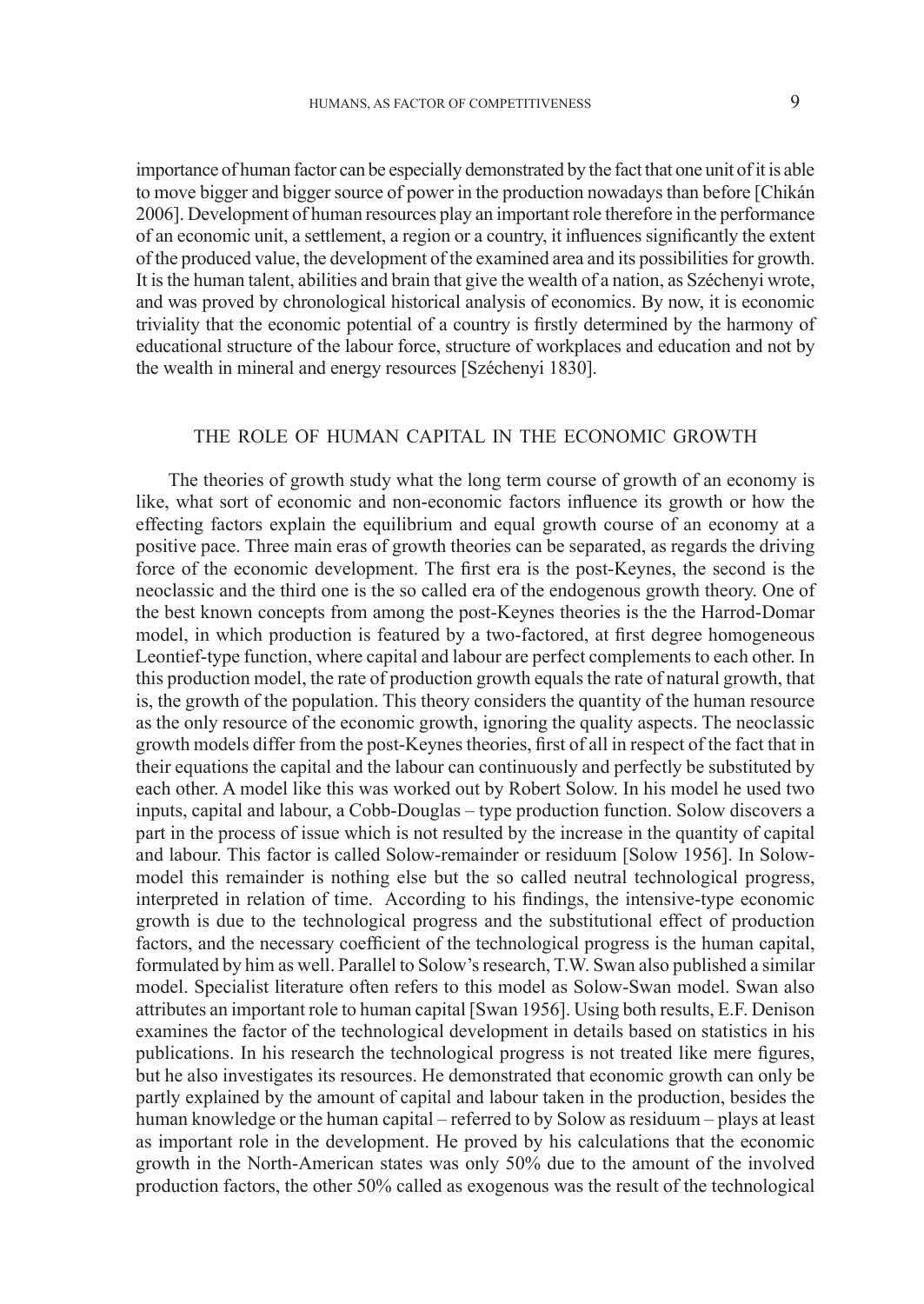progress [Denison 1962]. According to the endogenous growth theories, human capital is a basically internal – but insuring growing proceeds – production factor the presence of which can promote the development of a given economy to a greater extent whilst its absence can decrease further the chances of an under-developed national economy to close up. The Austrian Schumpeter considered as the founder of the endogenous economic growth published already in the 1920`s about the role of internal factors of development. In his concept the key to the economic growth is the entrepreneur who, by combining the economic factors and performing innovations, establishes the internal conditions of the development [Schumpeter 1911]. In accordance with Schumpeter, P. Romer claims that the marginal product of knowledge is increasing. The explanation of the increasing marginal product is that there is no reason for quitting the accumulation of knowledge at a given level, we try to obtain even more new knowledge by doing more and more research. As a result, he specifies R&D technology as an external factor the effect of which on the production is of decreasing proceeds. As nobody can be excluded from using new achievements, they are positive external resources for every economy. All in all, production in terms of knowledge base is of increasing proceeds. According to Romer, while capital funds increase, the rate of investment and rate of capital recovery also increase, this way closing up is not an inevitable consequence, in fact, the less developed will increase at a slower pace or will not at all increase [Romer 1986]. R.E. Lucas is regarded as another representative of endogenous growth theory. Lucas's theory in which he deduces extension of human capital from the time spent on education by the individuals, and from this he deduces production function and economic growth, that is, the proceeds from the micro level towards macro- economic level, earlier was considered as a pioneer concept. The previous theories used exclusively macro supply functions to model increase [Lucas 1988]. He raises the problem in connection with the neoclassic model that closing up does not happen automatically for the reason that factor prices do not equalize, capital does not flow from the developed country to the developing country. As it reads in Paul Romer's formulation, *From the aspect of the growth it may be an advantage to integrate in a region which is rich in human capital, and not in a region which has a big population* [Romer 1994]. Romer thinks that despite material and capital resources, economic growth can be achieved, using properly qualified, developed human resources. Knowledge based society therefore is not the sole monopoly of the developed states but it can be reached in all countries that joined the process of globalization and invest in education and training. General Director of Rolls-Royce Sir John Rose states with good reason, *Nowadays we can talk about intelligent, more intelligent and highly intelligent countries, rather than developed, developing and under-developed countries* [Friedman 2006]. Although N. Gregory Mankiw, David Romer and David N. Weil think within the neoclassic model, their significant innovation is that they take human capital into consideration beside the physical capital in the production function. They prove by empiric research that convergence can be shown between the countries which do not differ in a significant way regarding investment rate and population growth rate and human capital [Nagy, Káposzta 2010]. The reason why there have been income differences in the developed and the under-developed countries is shown by educational circumstances and population growth indexes, among other things. Their model supports the idea that economic growth can be achieved by developing human capital, therefore improvement of educational and training circumstances is a very important field of economic policy [Mankiw et al. 1990]. Representatives of post-Keynes growth theory acknowledged labour as resource of growth, but they counted with the amount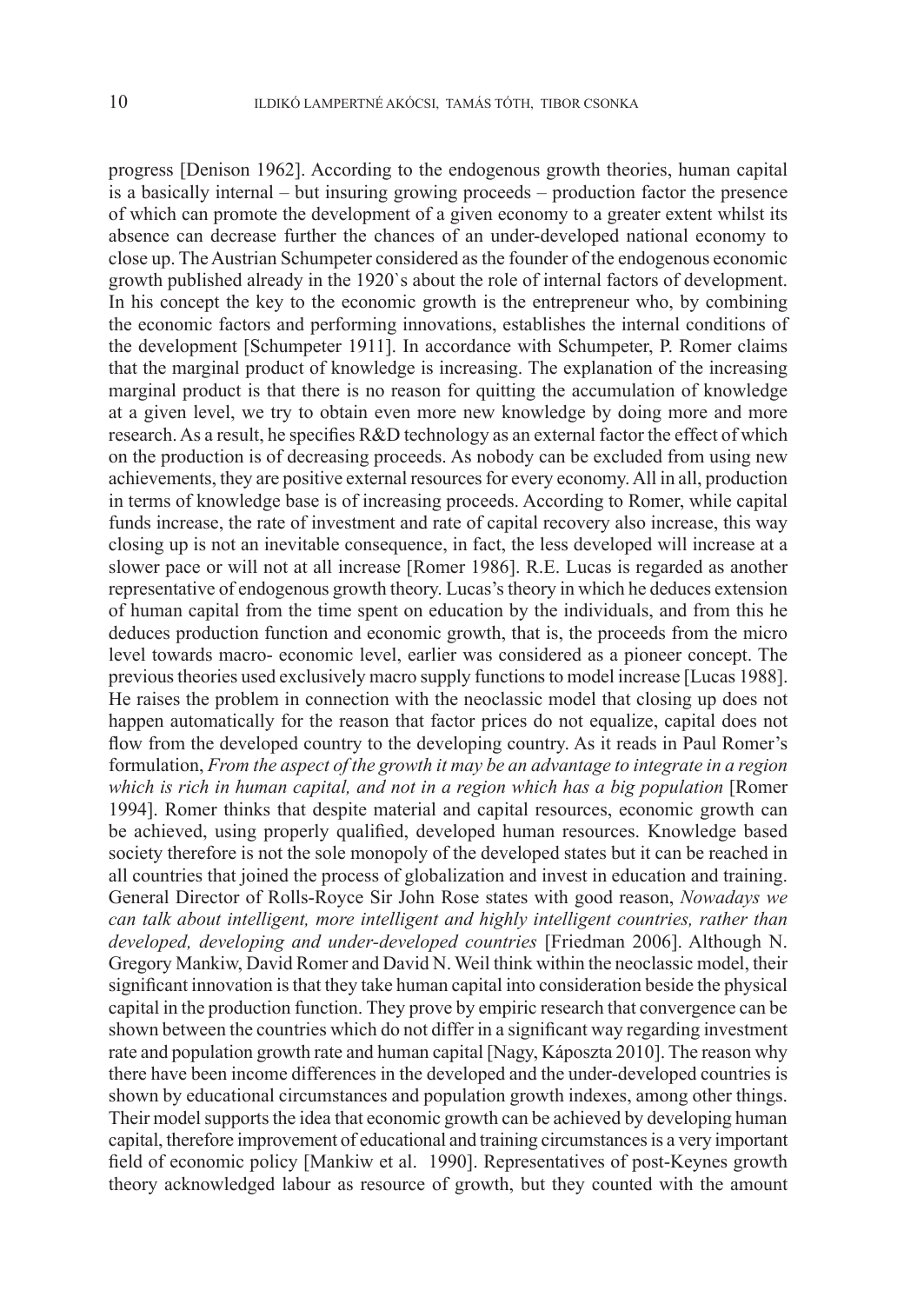of work only. Whereas thinkers of the classical trend recognized a part in the economic growth which is not the result of capital or labour but a so called exogenous technological progress which can be considered as development of human capital. According to the representatives of the classical trend, closing up of the poorer countries is automatically carried out as the marginal product of capital is higher than that of the labour, so capital flows into these countries. Representatives of the endogenous growth theory, however, proved that differences between developments will grow in spite of this in the world, and they see the explanation of this in the endogenous human capital [Káposzta et al. 2008].

## Territorial definition of the research

The territory of our research is the regions of the Visegrad countries. Regions of the Visegrad cooperating countries (the Czech Republic, Hungary, Poland, Slovakia), lying in the heart of East-Central-Europe show similarities in a lot of respects, but there can be seen significant differences too. The territory studied is not an artificially created group but a cooperation existing for years in economic, cultural, political and commercial fields. The group of countries analysed by us give nearly 13% (12.7%) of the whole population of the Union, nearly 11% (10.7%) of its territory, a bit less than 5% (4.7%) of its produced GDP in 2009. In spite of their relatively modest economic importance, the V4 represent significant share in the territory and population of the Union. Statistics assist to understand what challenges and problems this group of countries has to face during the integration.

## Description of the database

Starting database was set up by Rechnitzer's (2008) model. Resource of our data was EuroStat statistic database. When choosing the indicators, our prior aspect was to obtain identical indices from all 35 regions in the years of 2003-2008. From this database we chose 24 indexes from the 35 regions which express the development of human resources. All of the indexes used are specific indicators, the application of which assures that the differences due to the different sizes of territory do not influence the results. There was no need to standardize the indicators beforehand as the multivariant statistical method, the principal component analyses chosen by us standardizes the involved data [Sajtos, Mitev 2007], this way the probability of mistakes due to different units of measurement and measures are avoidable. According to Rechnitzer's model, the factors that mostly influence human resources of the particular regions can be divided into 5 components. The **first** one is the human factor which is characterized by the density of population, the activity-, employment- and unemployment rates, life expectancy, productivity rate indexes as well as the rate of the people with higher qualification and the rate of the people learning lifelong. The **second** area is quality of life*.* Quality of life is the most subjective one from all the categories as it depends on personal evaluation how to qualify a certain living standard, which can more or less be defined by various income and consumption indexes. In my opinion, attachment to the region can by all means be considered as a sign of evaluation and we caught it through two indicators. They are the net migration rate and the number of people leaving the region per 1,000 inhabitants. Apart from these two indexes, quality of life is reflected by proportion of services and tourism in the region, like number of touristic accommodations per 1,000 inhabitants and proportion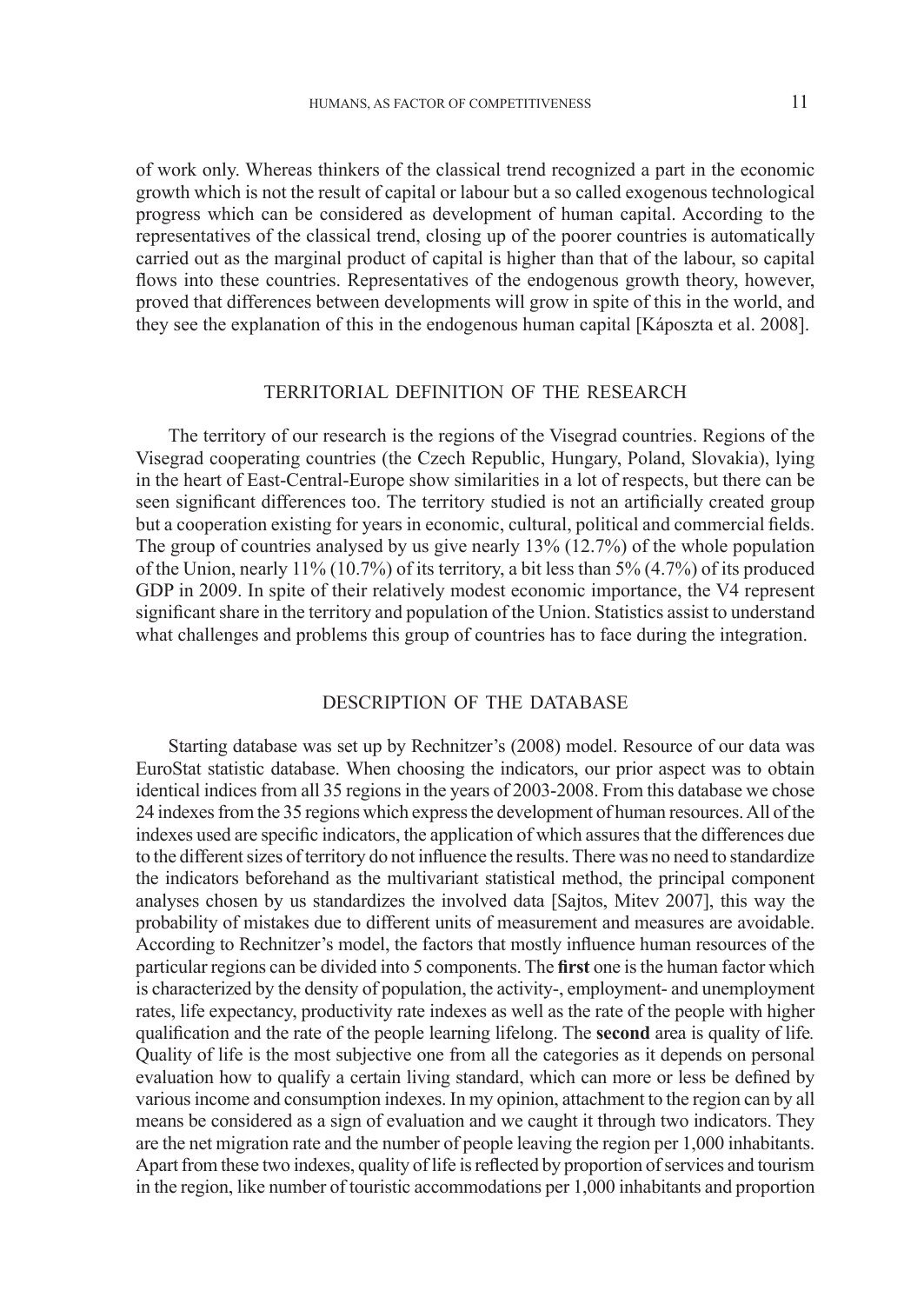of employees in the services, counted from all employees in percentage. The **third** group of the indexes is to measure the living conditions of the people living on that area. As a rule, living conditions are defined by income and consumption. In our calculations we took GDP per capita, and household income and consumption per capita into consideration. The **fourth** area of indices featuring development of human resource according to Rechnitzer [2008] is the network of communication and transfer of knowledge. Proportion of people with high qualification, rate of all students, employees in the field of research development are the indicators that measure in a suitable way this characteristic of the human resource. The **fifth** is the indexes of innovation environment of settlements, the number of innovations, the size of R&D investments, proportion of employees in the technology and knowledge intensive sector, and the proportion of employees in the field of science and technology. Thus, we got 24 indices in 35 regions, data matrix for 6 years. Calculations were made the same way every year, as the results are comparable only this way. After checking the database, 16 variables were suitable to run the principal component analysis. The principal component analysis annually compressed the variables into four factors so that it explained the largest proportion of variance of the sum of variables. The sum of variance explained every year exceeded 91%, so the four factors kept significant part of variance of variables, i.e. heterogenity, also the four factors represent the information content of the chosen 16 indexes in the right way. During the first four years of the research the own value of the four factors exceeded 1, so this year it seemed suitable to establish four factors. However, in the last two years of the examined period the own value of just three factors exceeded 1, the fourth factor reached 0.989 and 0.961. As the own value was very near to 1, and leaving the factor out would have decreased the demonstrative power of the model significantly, it seemed reasonable to take them into consideration in these two years as well. Communality of the 16 indicators, except two of them, exceeds 0.8 in all years studied. Communality of the life expectancy at birth is lower than 0.8 in the last two years, but it exceeds 0.6. On the basis of all this it can be stated that the four principal components compress the information content of the 16 indexes in the right way. During the principal component analysis we used the rotation process, in the course of which the necessary factor loadings were stated which show the degree of correlation between the original variables and the given factor, and they also demonstrate the extent of the combination of original variables from the mutual factors. These factor loadings, the factor index content can be seen after rotation from the component matrix (Tab. 1).

In all six years of the study four principal components were created with the same indicator content, in the first five years in the same sequence, in 2008, however, the sequence of the first two principal components reversed. It means that the development of human resources in the regions studied are determined by the same factors, but in the last two years of the research the centre of gravity changed, they were transferred to the second principal component. The fact that in all 6 years the same four factors were established, proves that indexes of the factors belong together not only in content but logically as well. In the course of the interpretation of the results of the principle component analysis the hardest task was to name the factors on the basis of their content [Obádovics 2004].

The **first factor** explains approximately 30% of all variances of the starting variables every year. In this factor there are the following indexes:

- proportion of employees in services from all employees (in %),
- income of households (Euro/capita),
- GDP per capita (Euro/capita),
- number of employees in research development (in % of all employees),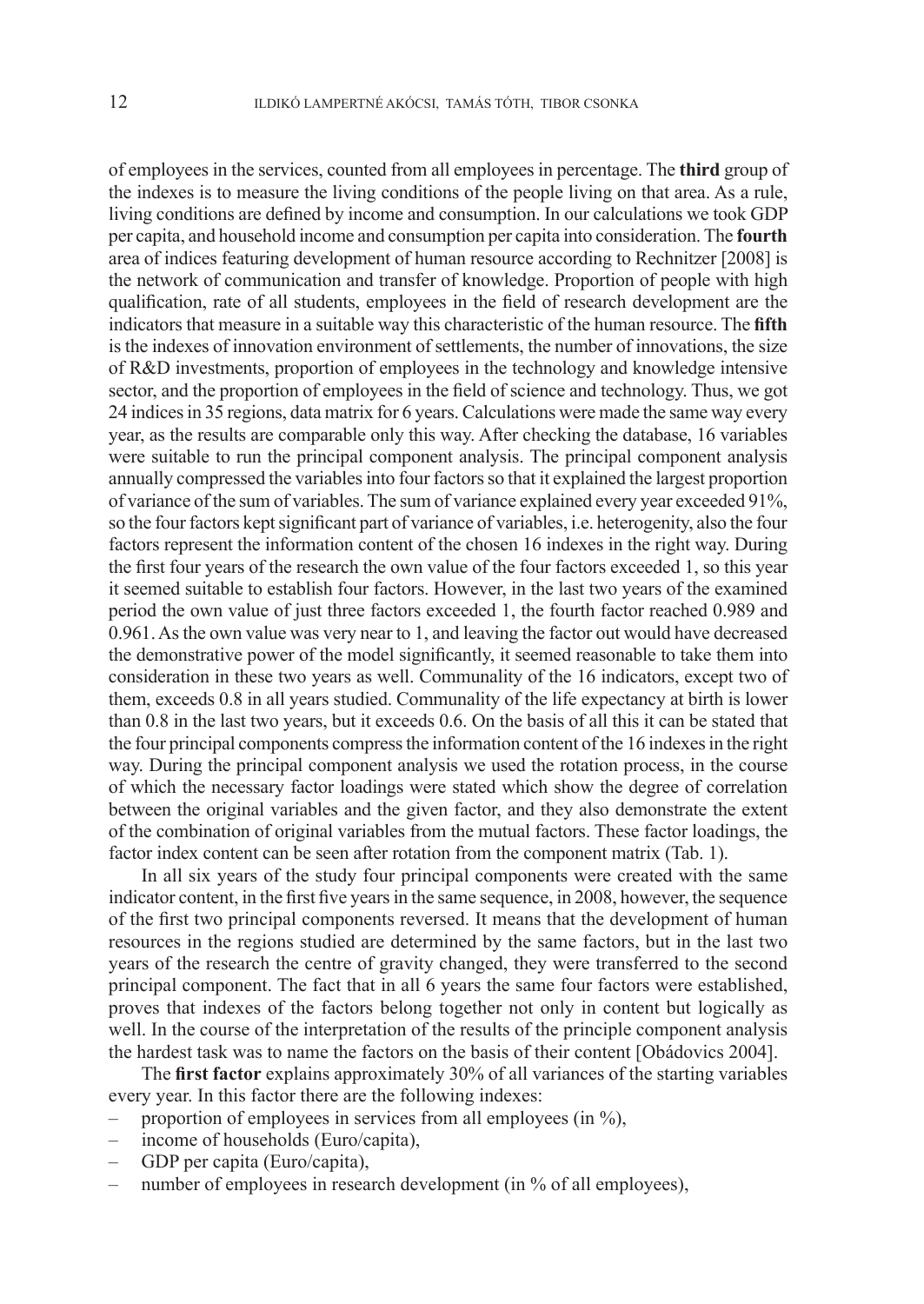| Indexes                                                                                           | 2003      |                |          |                |
|---------------------------------------------------------------------------------------------------|-----------|----------------|----------|----------------|
|                                                                                                   | component |                |          |                |
|                                                                                                   | 1         | $\overline{2}$ | 3        | $\overline{4}$ |
| Proportion of employees in services<br>from all employees [%]                                     | 0.905     | $-0.080$       | 0.253    | 0.030          |
| Income of households [Euro/capita]                                                                | 0.832     | 0.391          | 0.128    | 0.183          |
| GDP per capita [Euro/capita]                                                                      | 0.832     | 0.427          | 0.179    | 0.263          |
| Consumption of households [PPS/capita]                                                            | 0.797     | 0.492          | 0.182    | 0.134          |
| Human resources employed in science and technology,<br>from the active population $[%]$           | 0.745     | 0.434          | 0.369    | 0.200          |
| R&D investment per capita [Euro/capita]                                                           | 0.740     | 0.473          | 0.151    | 0.265          |
| Number of employees in research development<br>[% of all employees]                               | 0.737     | 0.308          | 0.511    | 0.145          |
| Rate of activity [%]                                                                              | 0.134     | 0.915          | $-0.007$ | 0.089          |
| Rate of employees in the technology and knowledge<br>intensive sector [% of the whole population] | 0.401     | 0.787          | $-0.219$ | 0.257          |
| Life expectation at birth [year]                                                                  | $-0.123$  | 0.771          | 0.489    | $-0.037$       |
| Rate of employment                                                                                | 0.480     | 0.759          | $-0.280$ | 0.224          |
| Number of all students [% of the population]                                                      | $-0.095$  | $-0.079$       | 0.959    | 0.048          |
| Students in high education [% of all students]                                                    | 0.372     | $-0.008$       | 0.889    | 0.153          |
| Rate of participants in higher training<br>[% of population aged 20-24 years]                     | 0.402     | 0.030          | 0.871    | 0.221          |
| Rate of higher qualification [% of population order than<br>15 years]                             | 0.002     | 0.042          | 0.048    | 0.956          |
| Lifelong learning participation of population<br>aged 25-64 years in education and training [%]   | 0.082     | 0.099          | 0.166    | 0.918          |

Table 1. Rotated component matrix

Source: own compilation on the basis of SPSS output tables.

– consumption of households (PPS/capita),

- human resources employed in science and technology, from the active population (in %),
- R&D investment per capita (Euro/capita).

All the seven variables are in close (higher than 0.6) positive trend connection with the value of the factor. Thus, if the value of the indexes increase, the characteristic of the region's human resource, determined by all the indexes together, improves. In our opinion, if a region's income and consumption is high, a significant part of the income produced goes on research and development, furthermore if the proportion of service sector is high, then the economy of the region can be considered developed. So this factor, on the basis of the index content, expresses the economic development of the region's human resources.

The **second factor** explains more than 20% of the whole variance of the original variables every year. In this factor there are the following indexes:

- rate of activity (in  $\%$ ),
- rate of employees in the technology and knowledge intensive sector (in % of the whole population),
- life expectation at birth (year),
- rate of employment.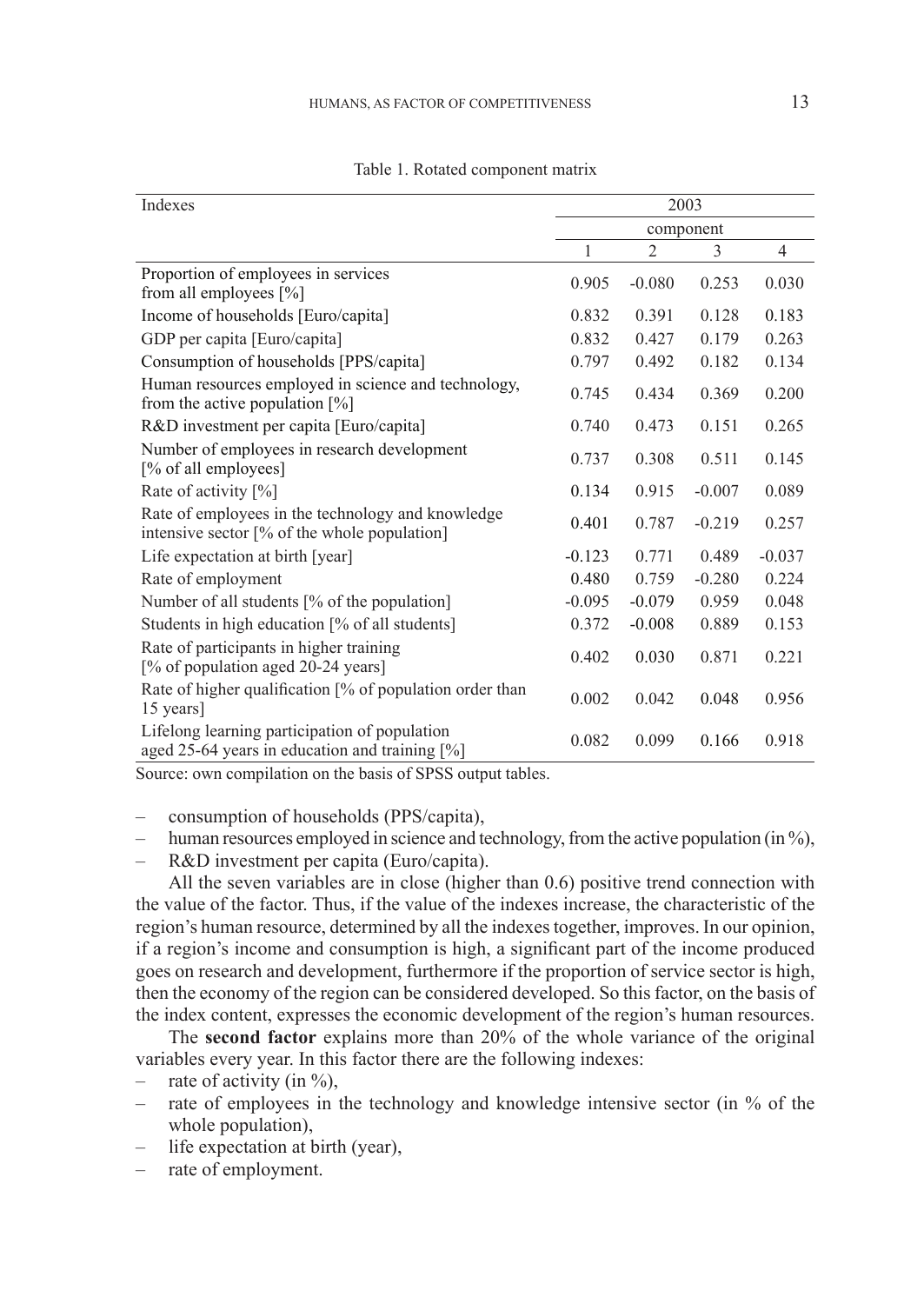There is a close positive trend correlational connection (higher than 0.7) between the value of the factor and all the four indicators. That is, if the value of the indexes decrease, certain characteristic of the region's human resource worsens. This characteristic expresses the *Activity* of the region's human resources. In 2008 the importance of activity factor is higher than that of the economic factor. It means that the indexes of the activity factor explain bigger part of all variances of the variables in 2008 than the preceding 5 years, that is, the characteristic of human resources carried by the chosen indexes are determined by the activity of the labour force market to a greater extent.

The **third factor** explains more than 20% of the variances of the original variable every year. In this factor there are the following indices:

- number of all students (in % of the population),
- students in high education (in % of all students),
- rate of participants in higher training (in % of population aged 20-24 years).

Value of the factor increases if the proportion of all students and students in the higher education grows in the region. If the number of the students and students in the higher education is high in the region, this region has a developed educational network and training institutional system. This factor expresses the educational opportunities of the region's human resources.

The **fourth factor** explains more than 10% of the variance of the original variables. There are the following indicators in this factor:

- rate of higher qualification (in % of population order than 15 years),
- lifelong learning participation of population aged 25-64 years in education and training (in %).

Both variables were in close positive trend relationship with the value of the factor during the whole period of the study, that is, if the proportion of the population with high qualification is high and the population older than 25 years takes part in a sort of training in large numbers, then certain characteristic of the region's human resources improves. This factor shows the qualification of the human resources.

As we used the results of the principal component analyses for further calculations, for the variables belonging to the mutual principal component, according to the original principal component analyses, we have run a one-dimensional principal component analysis for each. This is the so called total scale method of using principal components. It is worth using this method, on the basis of our professional experience, it is known that in reality between the characteristics determined by a principal component of the studied phenomenon there is correlation. Between the human resource characteristics determined by our four principal components, there is a close correlation in reality. If we look at just some projections, eg. economic development of a region determines the volume of the resources which can be spent on education and training, educational level of the people living in the region is greatly limited by the human resource training possibilities, the activity of the labour force market as well as the economic development is influenced by the fact how qualified the people living in the region are. This way the established four principal components kept their entire information content and correlational relationship can be shown between them.

The four factors established on the basis of the one-dimension principal component analysis determine one particular feature of the regions' human resources. On the grounds of the dendogram of hierarchical clustering carried out with the consideration of the principal components, it seemed to be a good solution to form four or five clusters. Classification of the regions into four clusters was confirmed by the results of the non-hierarchical K-means cluster analysis and discriminant analysis. On the basis of the discriminant analysis in all periods of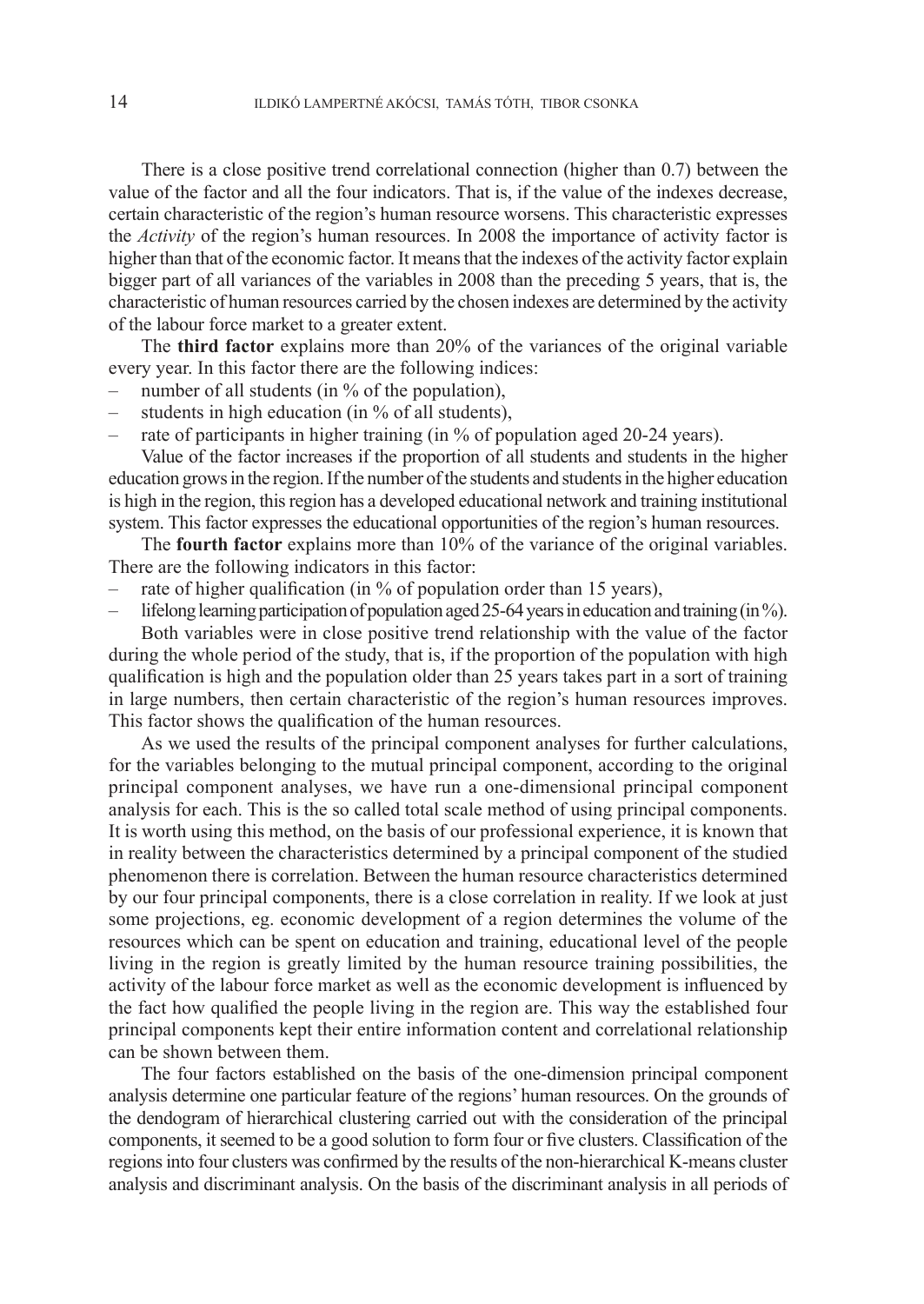the research, rate of properly categorized cases in all four clusters is 100%. Thus, discriminant analysis supports the competence of the four groups formed in the course of cluster analysis.

**Cluster 1** in all six years studied involves one single region, Prague. Every feature of human resource is outstanding. Generally speaking, in this cluster the income produced is extremely high, the significant proportion of which is invested in research and development activity; standard of employment is high but stagnating, training facilities of the inhabitants are excellent, the population is highly qualified. On the basis of its characteristics, we named this cluster **as the most advanced, knowledge producing** cluster.

Central-Hungary, Bratislava and the Mazowieckie Voivodeship belong to **Cluster 2.** Regarding economic development, qualification and training facilities, human resources of this cluster take the second place, regarding its labour market activity, however, it takes only the third place among the clusters. The group of regions involved in the cluster – considering its characteristics – is **named lagging behind, knowledge producing** cluster. This cluster is characterized by high but decreasing income, activity of human resources is low, owns a developed educational network and qualified human resources, but less and less proportion of its income is invested in research and development activity, which can be one of the reasons why it is lagging behind the most advanced, knowledge producing cluster. Three regions of the cluster together with Prague form the focal point of the so-called human boomerangs.

The constant members of **Cluster 3** are the seven regions of the Czech Republic and West-Slovakia. In 2003 Central-Slovakia, East-Slovakia and Central-Transdanubia also belonged to this cluster. Besides, the West-Transdanubian region was part of the cluster in 2006 and 2007. Activity of human resources is the second highest, training facilities are the weakest and qualification of human capital is the lowest, economic state of development is on the third place among the studied clusters. We named the cluster **knowledge adopting, attractive zone,** which is characterized by under-developed educational network, in the regions of the cluster the population is active but of low qualification. The income produced is low but remarkable growth is typical. These regions are situated on the so-called inner boomerang, near the developed Austrian and German areas.

Most regions belong to **Cluster 4.**Constant members of the cluster are the 15 voivodeships of Poland and four regions of Hungary. The training facilities of the cluster's human resources are better, qualification of human resource is higher than that of Cluster 3, but its economic state of development and activity are behind. We named this cluster **knowledge dragging, closing up** cluster, the characteristic feature of which is the very low but dynamically growing produced income. Despite of its developed educational network and educated population, the standard of employment is low. The regions of the cluster are situated on the outer boomerang, far away from the developed Austrian and German regions, so they are compelled to build up an educational and research network of their own, nevertheless, their economy is not so developed to be able to employ the qualified labour force at a suitable extent.

We can see a sort of regular outline on the maps, that is, the so frequent Easter-western division in the area analysis, and we can discover a dual human boomerang as well. On the inner boomerang the regions of Cluster 3 are situated, with the focal points of Prague and Bratislava, on the outer boomerang the regions of Cluster 4, with the centre of Budapest – Warsaw. Our results proved that the regions situated on the inner or outer boomerang cannot be stated as having more developed or under-developed human resources. The pure truth is that the state of development of their human resource is of different composition and structure (Fig. 1).

When working out a development strategy of an area it is necessary to know which field needs intervention, which development expenditure is expected to bring the greatest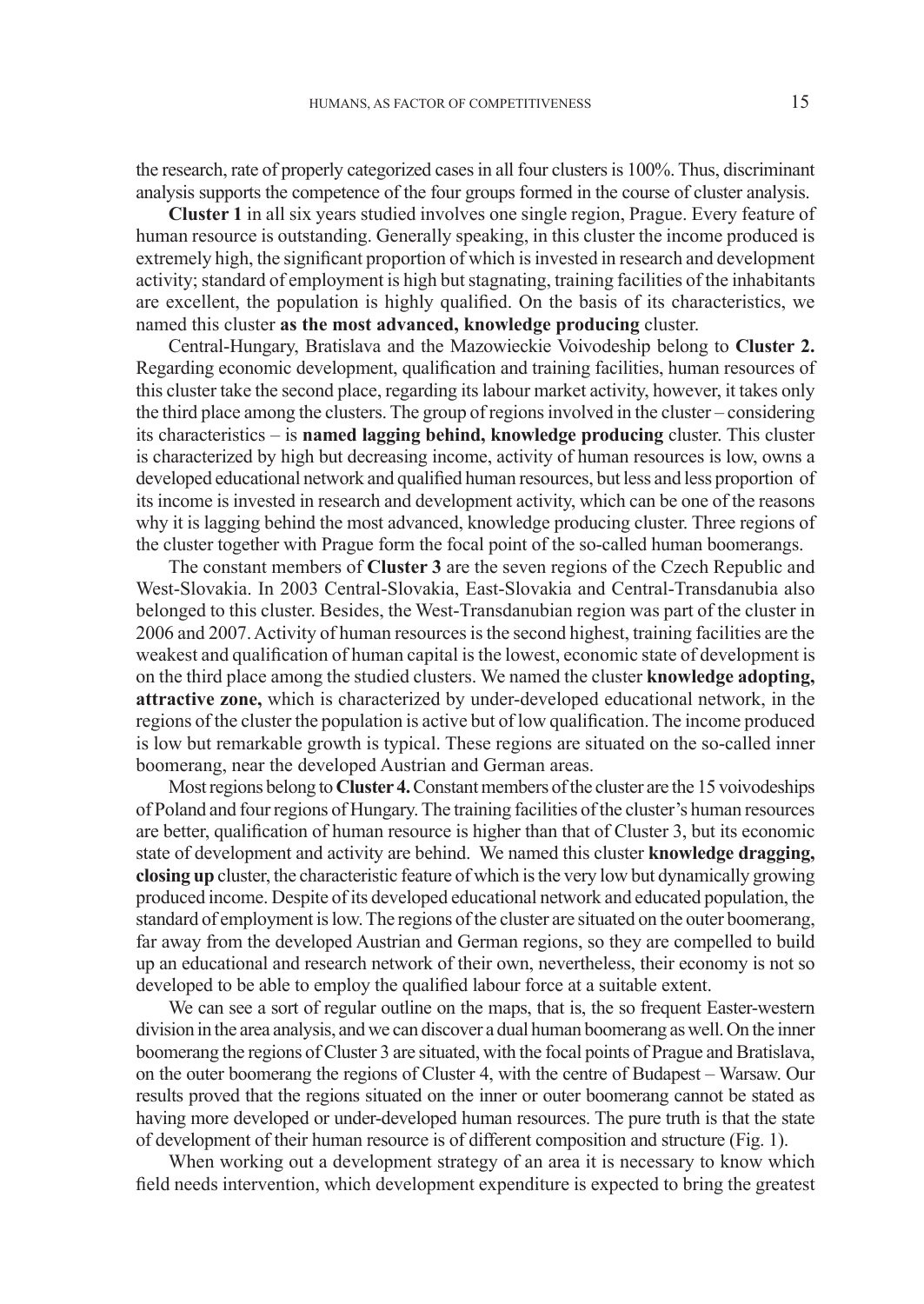

Figure 1. Clusters of the Visegrád Countries on the map Source: own compilation on the basis of SPSS output tables.

possible result. That is why we found it important to examine what the relationship is between the different factors of the human resources and the competitiveness of the region. First we set up binary linear correlation models, on the basis of which we stated that the closest relationship is between the GDP per one employee and the principal component of economic development, stronger than 0.9. It means that growth in economic development of the human resource in the regions goes together with the rise in their competitiveness. Activity, training possibilities and quality factors have weaker but medium-strength positive trend connections with the GDP index per one employee (Tab. 2).

In the correlation analysis it is not necessary to define what we consider as outcome variable and explanatory variable, i.e. there is no need to define the trend of the relationship. However, it is the researcher's duty to determine it in the regression analysis on the basis

| Principal component    | 2003  | 2004  | 2005  | 2006  | 2007  | 2008  |
|------------------------|-------|-------|-------|-------|-------|-------|
| Economic development   | 0.954 | 0.958 | 0.963 | 0.973 | 0.974 | 0.971 |
| Activity               | 0.454 | 0.501 | 0.522 | 0.579 | 0.548 | 0.573 |
| Training possibilities | 0.511 | 0.508 | 0.598 | 0.592 | 0.640 | 0.663 |
| Qualification          | 0.668 | 0.641 | 0.691 | 0.702 | 0.601 | 0.582 |

Table 2. Binary linear correlation coefficiencies

Source: own compilation on the basis of SPSS output tables.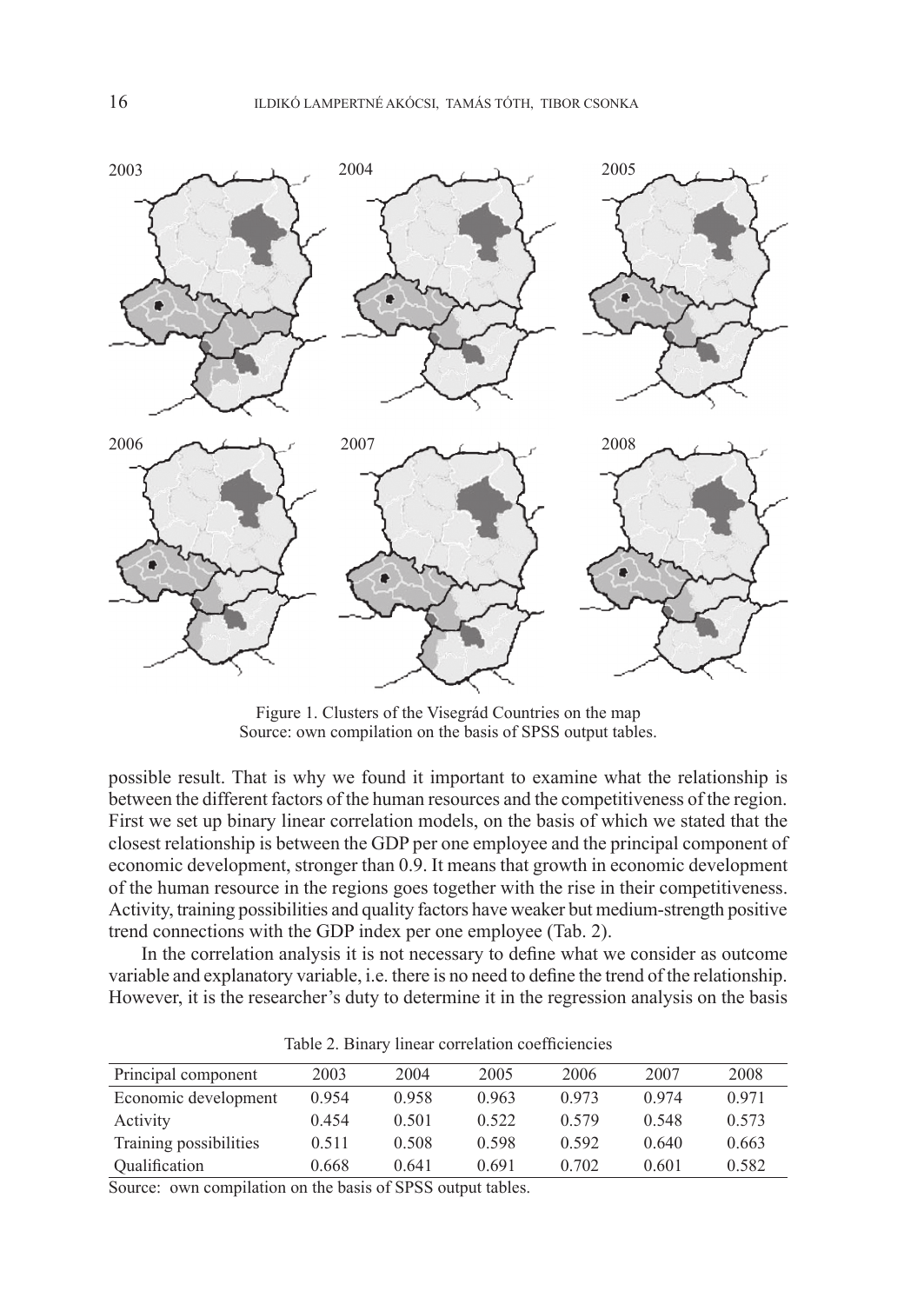of his/her professional experience. There is a two-directional relationship between the competitiveness and the human development, because it is possible to create a competitive economy with developed human resources whilst a competitive economy can provide resources for development of human resources. Therefore we find it important to stipulate that we examine the direction of the relationship how the human state of development influences the competitiveness of the region. In the calculation of the multivariant linear regression we considered the competitiveness index as outcome variable, and four components of human resource as explanatory variable. Regression calculation was done by backward method, the point of which is that at the beginning of the study there are all explanatory variables in the regression model and the variables are deducted one by one on the basis of the increasing sequence of F values until the best fitting model is found. Value of the F trial function examines the fitting of our regression model on the basis of quotient of variance explained by regression and the quotient of not explained variance. In all years of the study, effect of two explanatory variables can be considered significant on the outcome variable, namely the factor of economic state of development and activity of human resource. In the multivariant regression function, relationship of activity factor and competitiveness is typically steep, which means, if we consider the economic state of development unchanged, the increase of activity on its own decreases the competitiveness of the region. That is, if the employment is increased in the economy so that the economic performance does not change, it goes together with decrease in productivity and the usage of human factor cannot be regarded as effective, which leads to the decrease of competitiveness. The change of the sign of the activity factor's regression coefficient can be caused by two things. One of them is the multicollinearity between the explanatory variables, the other is the direct and indirect effects of explanatory variables on the outcome variable. Independent variables can directly define the value of the outcome variable, or the effect of one explanatory variable can be strengthened or weakened by the effect of another explanatory variable (indirect effect). We demonstrated the direct and indirect effects of the independent variables on the outcome variable by path analysis. The economic state of development directly affects the competitiveness, and affects the GDP per one employee through the labour force market activity as well (Fig. 2).

Correlation coefficient between index of competitiveness and the two explanatory variables (economic state of development factor and activity factor) equals the sum of direct and indirect effects, which should be equal to the value of the correlation coefficient of the economic state of development and competitiveness:  $R = \beta_1 + \beta_2 \gamma$ 



Figure 2. Scheme of path analysis in the V4 regions Source: own compilation.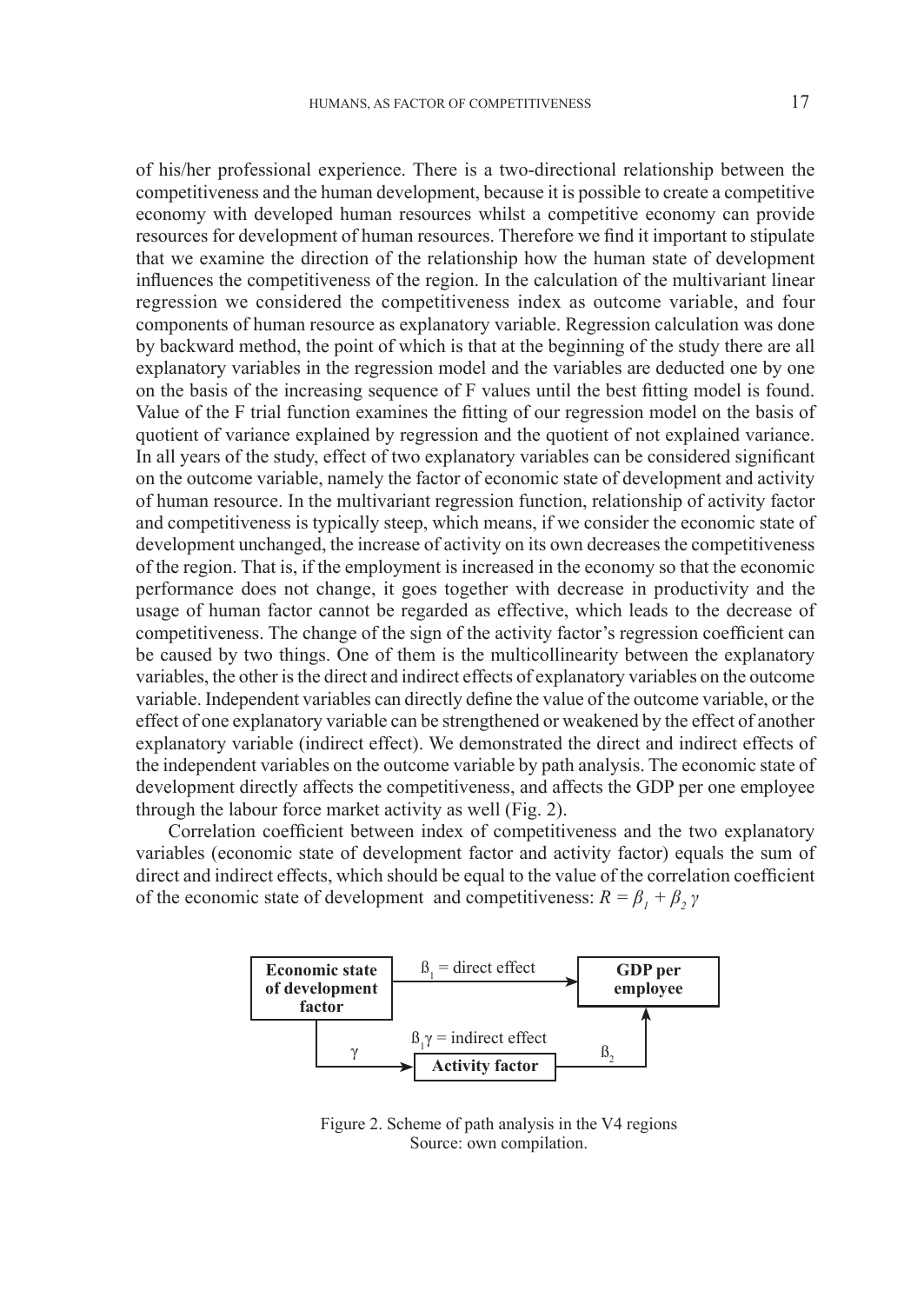Table 3. Direct and indirect effects in the multivariant linear correlation (data of path analysis)

|                                      |       |        | Direct Indirect effect |       |  |
|--------------------------------------|-------|--------|------------------------|-------|--|
| Year                                 | R     | effect | $\beta$ ,              | γ     |  |
|                                      |       | В.     |                        |       |  |
| 2003                                 | 0.954 | 1.090  | $-0.221$               | 0.619 |  |
| 2004                                 | 0.958 |        | 1.057 -0.158           | 0.624 |  |
| 2005                                 | 0.963 | 1.066  | $-0.161$               | 0.641 |  |
| 2006                                 | 0.973 | 1.041  | $-0.105$               | 0.657 |  |
| 2007                                 | 0.974 |        | 1.058 -0.131           | 0.642 |  |
| 2008                                 | 0.971 |        | 1.055 -0.128           | 0.664 |  |
| Source: own compilation on the basis |       |        |                        |       |  |

of SPSS output tables.

positive trend effect is always stronger. Featuring the relationship of competitiveness, economic state of development and activity in a three-dimensional coordinate system it is prominent that Prague and Bratislava, using development of their human resources, increase their advance in competition to an ever growing extent compared to the other two regions, between the two capital cities and the other regions the gap is getting deeper and deeper. Territory cohesion does not exist, differentiation is even bigger and bigger (Fig. 3).

The direct effect of the economic state of development on competitiveness is very strong  $(\beta_l)$ , this effect is weakened by the indirect effect, that is, the medium-strength positive trend relationship (*γ)* between the economic state of development and the activity through the effect of activity principal component  $(\beta_2)$  decreases the competitiveness (Tab. 3). The most important influencing factor of regional competitiveness is the economic development of human resource, which on the one hand directly increases, and through increasing activity it decreases the competitiveness of the region so that the direct



Figure 3. Relationship between competitiveness, economic development and activity Source: an own compilation on the basis of http://epp. eurostat.ec.europa.eu/portal/page/portal/statistics/search\_ database 2003-2008

#### **CONCLUSIONS**

As a result of our research we stated that the most important role in competitiveness on the examined territories can be attributed to the economic development of the human resources. Parallel to this it is also stated that training possibilities and qualification of human resource are not of significant effect on the competitiveness of the region. Economic development of human resource takes double part in forming competitiveness. On the one hand, it directly increases the competitiveness of the region, on the other hand, through the increase of activity of the region, decreases the competitiveness of the region by weakening the direct effect. This result proves the theory that increase in employment and activity strengthen the competitiveness of a region only if it goes together with increase in economic performance, i.e. productivity of living labour increases in the region.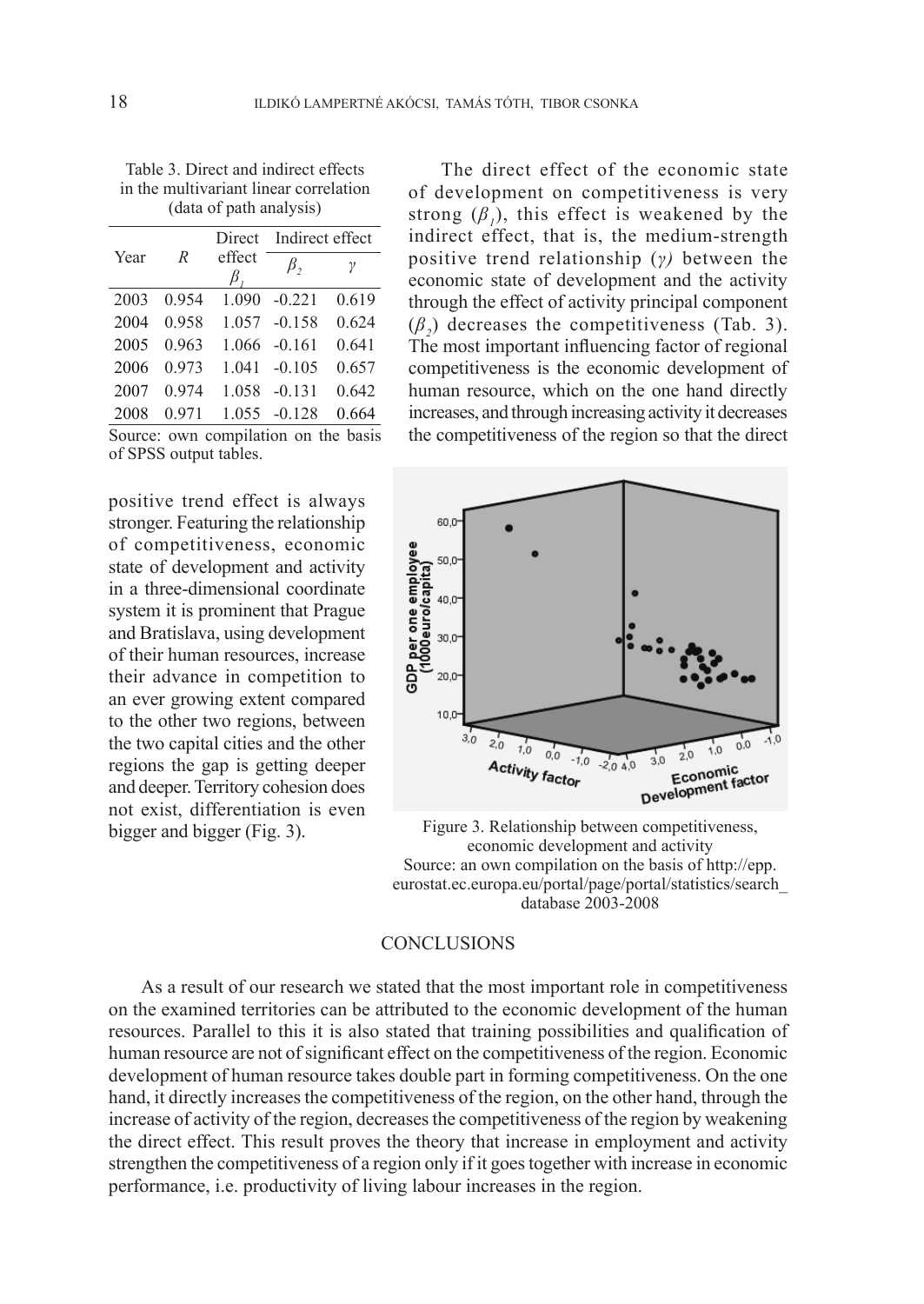On the basis of regression analysis of the relationship between human development and GDP per one employee we came to the conclusion that the means of increasing competitiveness in the studied regions is the increase of the living standard and consumption (economic development principal component), and not the development of knowledge economy. Therefore the targets of Europe 2020 for creating intelligent growth cannot be treated uniformly on the whole territory of the Union as its regions are not of the same degree of development. In the regions of V4 the most important driving force is economic development of human resource, the increase of which could be followed by increase of labour force market activity, development of educational network and higher qualification of human resource. According to our results, qualification, training possibilities are not relevant from the point of view of competitiveness. In the recently joined countries development of low income and consumption level should be focused on; until they reach the sufficient level there is no point in investing resources in the development of education, as they do not raise competitiveness. As Vörösmarty wrote, "Brain is unable to work while body suffers, stomach rumbles of hunger, mind is fettered by worries."

#### **LITERATURE**

- Barro R.J.,Sala-i-Martin X. 1992: *Convergence*. "Journal of Political Economy", April, p. 107-182.
- Becker G. 1962: *Investment in Human Capital: A Theoretical Analysis*, "The Journal of Political Economy", Vol. 70, p. 9-49..
- Boulding, K. E. 1956: The image: knowledge in life and society, Ann Arbor, University of Michigan Press. 175p.
- Chikán A. 2006: *Bevezetés a vállalatgazdaságtanba*, AULA, p. 318
- Denison E.F. 1962: *The Sources of Economic Growth in the United States & the Alternatives Before us,* New York, p. 297.
- Európai Bizottság. 2010: EURÓPA2020 Az intelligens, fenntartható és inkluzív növekedés stratégiája (COM/2010/2020 végleges), Brüsszel, http://eur-lex.europa.eu (letöltés ideje:2012.06.10.).
- Friedman M. l986: *Infláció, munkanélküliség, monetarizmus*, K. J. K., Bp. p. 84.
- Friedman T. 2006: *És mÈgis lapos a föld.* HVG könyvek, p. 526.
- Garai L. 1998:*Emberi potenciál mint tőke. Bevezetés a gazdaságpszichológiába,Bp*., Aula Kiadó, p. 278.
- Gazdag L. 2002: *A hiányzóegyenlet problémája. Milton Friedman Keynes kritikája*, *Keynes-galaxis, Friedman-galaxis.* Pénzügyi Szemle 10, szám, p. 960-981.
- Káposzta J, Nagy H, Villányi L. 2008: *Enlargement processes in the Europoean Union and the sustainability indicators of Bulgaria and Romania*, [in] *Economics of Sustainable Agriculture I-II,* (eds.) Szűcs István, Zsarnóczai J Sándor, Molnár József, Benet Iván, Szabó Gábor, Szabó Lajos, Villányi László, Hajós László, Lehota József, Farkasné Fekete Mária, Kanizsay Endre, Khaled Karim, Mrs Mária Kadlecíková, Magdalena Hrabankova, Alvaro Standardi, Francis Nwonwu, Carlos Noéme, Scientific Book Series, Gödöllő: Szent István University, p. 79-103.
- Lucas R.E. 1988: *On the Mechanism of Economic Development,* "Journal of the Monetary Economic"s, North-Holland, p. 3-42, http://www.parisschoolofeconomics.eu/docs/darcillonthibault/ lucasmechanicseconomicgrowth.pdf (letöltés ideje:2012.06.01).
- Mankiw G, .Romer D., Weil, D.N. 1990: *A Contribution to the Empirics of Economic Growth*, NBER Working Papers, p. 407-437, http://www.econ.cam.ac.uk/faculty/cavalcanti/MRW92. pdf (letöltés ideje:2012.07.10.).
- Nagy H., Káposzta J. 2010: *Social and regional aspects of the structural and Cohesion Founds in the new EU member states between 2007-2013*, [in] *Economics, Social Policy and Citizenship in the European Union* – Evidence of V4 Countries and Perspectives for Ukraine, (ed.) Peter Bielik, Nitra, Slovak University of Agriculture, Faculty of European Studies and Regional Development, p. 148-167.
- Obádovics C. 2004: *A vidéki munkanélküliség térségi eloszlásának elemzése*. Doktori (Ph.D.) értekezés, Gödöllő, p. 156.